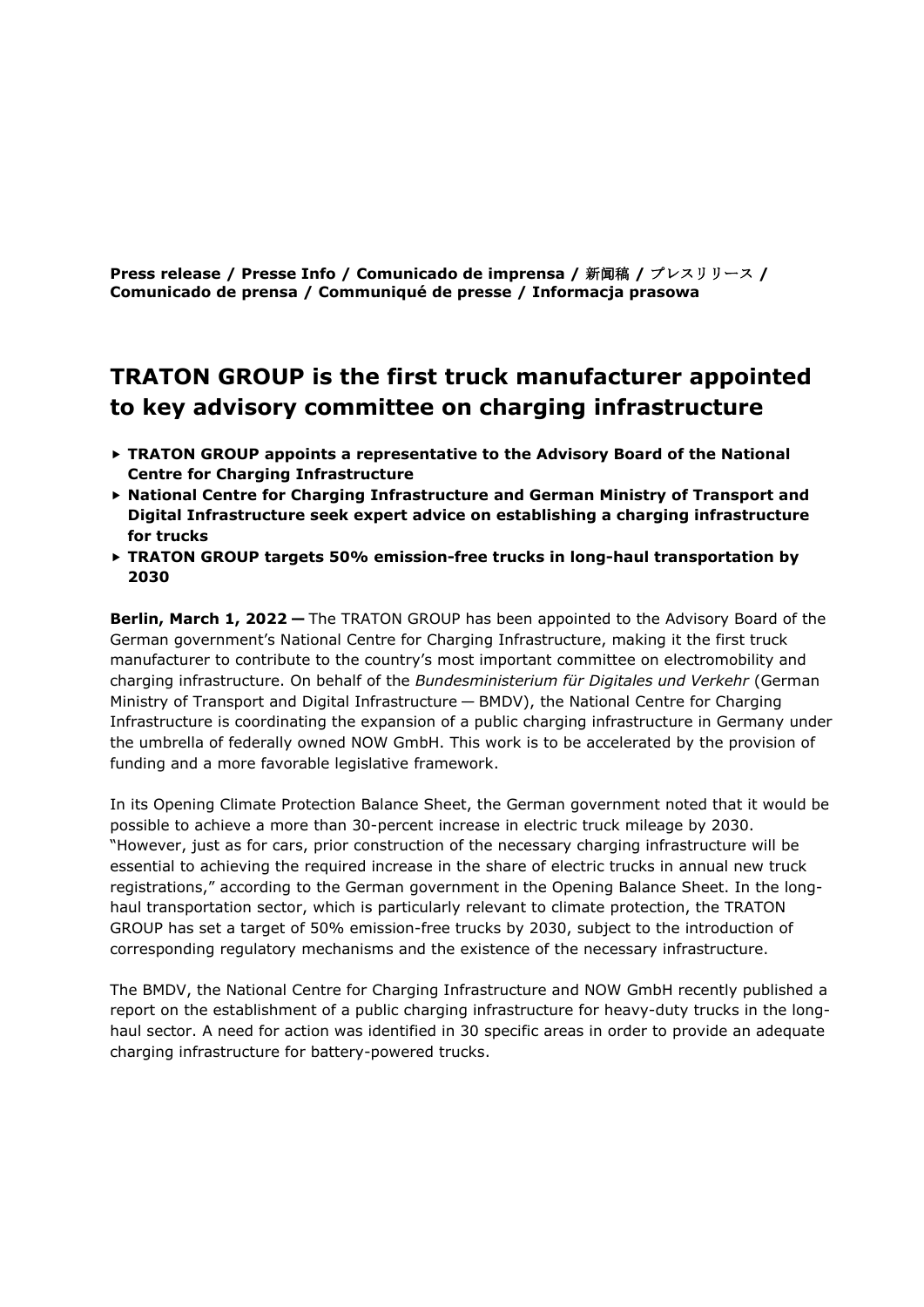Another German government project is already being implemented. Headed by Fraunhofer ISI, the HoLa project has brought together the German government, truck manufacturers like TRATON's MAN Truck & Bus and Scania brands, the National Centre for Charging Infrastructure and the German Association of the Automotive Industry (VDA) to pilot charging systems for battery-powered heavy-duty trucks. A total of eight high-performance charging stations are being installed at four sites. In a first phase, CCS (combined charging system) stations are being planned and installed, followed by high-performance charging stations using MCS (megawatt charging system) technology. The sites are located along Germany's A2 highway between the Ruhr region and Berlin. As well as highway service areas, they include logistics centers in order to examine different use scenarios.

**Bernd Osterloh, member of the Executive Board of the TRATON GROUP,** on a visit to the National Centre for Charging Infrastructure in Berlin: "By the middle of this decade already, battery-powered trucks will be as economical for our customers to operate as diesel trucks. The rapid transition to the use of electric trucks will support the German government's climate protection plans. However, a high-performance charging infrastructure is required to achieve this. We have no time to lose here so I'm grateful to Minister Volker Wissing for inviting us to support the National Centre for Charging Infrastructure with our expertise in this important area. We must develop the charging infrastructure for trucks as consistently as we have done for cars. During my visit to the National Centre for Charging Infrastructure, I have encountered motivated experts who know exactly how to facilitate the widespread use of electromobility. I'm pleased we are now able to make a contribution here."

**Johannes Pallasch, spokesperson for the Management team of the National Centre for Charging Infrastructure:** "In order to meet the federal government's climate protection targets, alternative drives should account for one-third of the heavy road freight transportation mileage by 2030. Production lines for electric trucks are already ramping up, and manufacturers and users alike want to have an initial public charging network available once these models are launched. Hence, there is a great demand for the rapid development of a charging infrastructure for electric trucks. I am delighted that Bernd Osterloh visited us here at the National Centre, because the exchange with truck manufacturers is essential for the development of a customized and user-friendly charging infrastructure."

## **Contact**

## **Pietro Zollino**

Head of Group Communications, Governmental Relations & Sustainability T +49 172 8371431 [pietro.zollino@traton.com](mailto:pietro.zollino@traton.com)